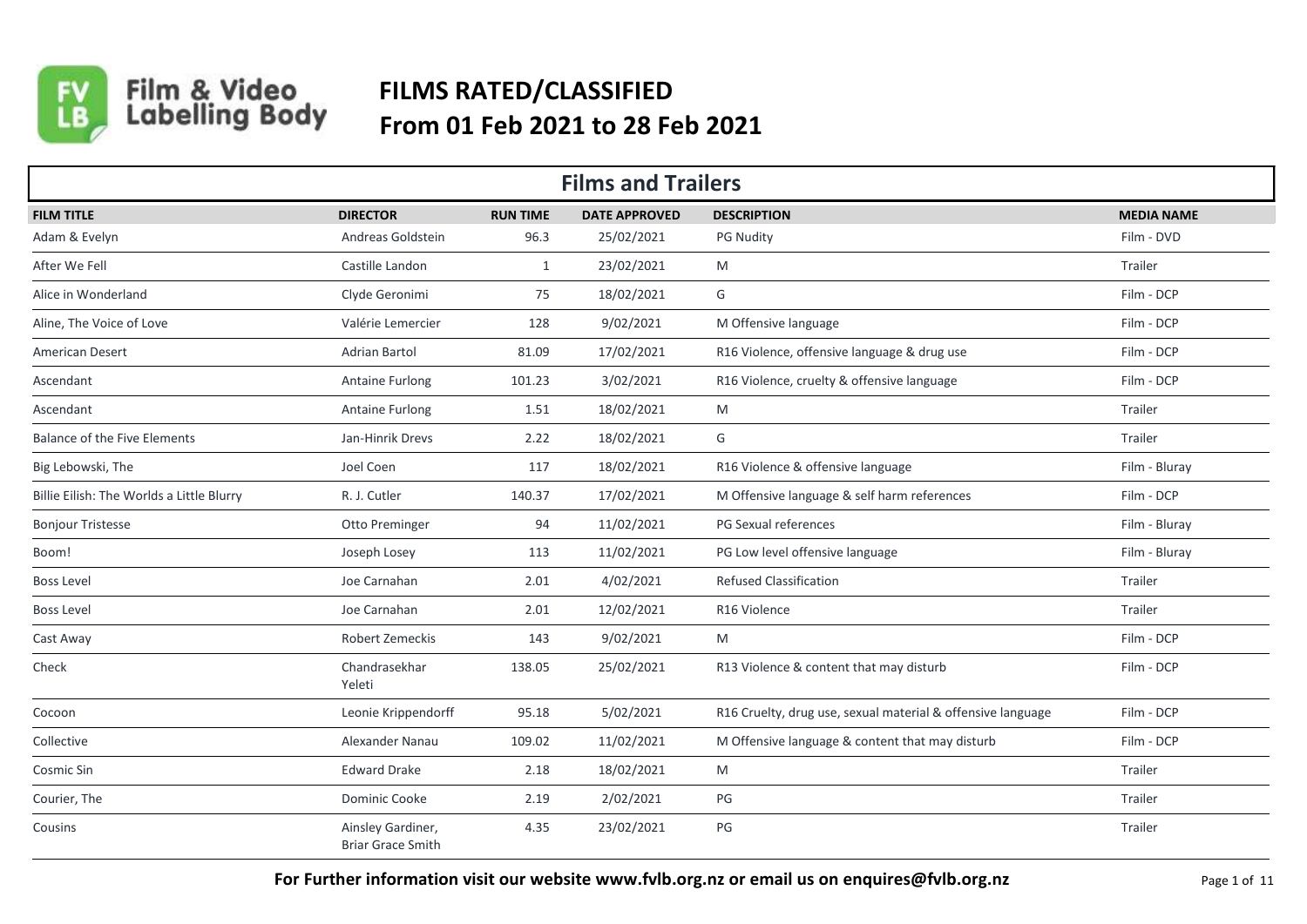| Cranston Academy: Monster Zone   | Leopoldo Aguilar          | 1.15         | 18/02/2021 | G                                                | Trailer          |
|----------------------------------|---------------------------|--------------|------------|--------------------------------------------------|------------------|
| Crisis                           | Nicholas Jarecki          | 2.33         | 11/02/2021 | M                                                | Trailer          |
| Crisis                           | Nicholas Jarecki          | 118.51       | 23/02/2021 | R16 Violence, offensive language & drug use      | Film - DCP       |
| Cruella                          | Craig Gillespie           | 1.32         | 23/02/2021 | PG                                               | Trailer          |
| Dragon Rider                     | <b>Tomer Eshed</b>        | 91           | 22/02/2021 | PG Violence                                      | Film - Harddrive |
| Eleventh Chapter, The            | Chen Jianbin              | 1.42         | 9/02/2021  | M                                                | Trailer          |
| Endgame                          | Xiaozhi Rao               | 1.33         | 11/02/2021 | M Suicide references                             | Trailer          |
| Endgame                          | Xiaozhi Rao               | 119.5        | 15/02/2021 | M Violence & content that may disturb            | Film - DCP       |
| <b>Festival Express</b>          | <b>Bob Smeaton</b>        | 90           | 18/02/2021 | PG Violence                                      | Film - DVD       |
| French Exit                      | Azazel Jacobs             | 113          | 4/02/2021  | M Offensive language & sexual references         | Film - DCP       |
| Godmother, The                   | Jean-Paul Salomé          | 104          | 9/02/2021  | M Violence, offensive language & drug references | Film - DCP       |
| Godzilla vs. Kong                | Adam Wingard              | 2.24         | 16/02/2021 | M                                                | Trailer          |
| Grizzlies, The                   | Miranda de Pencier        | 102          | 4/02/2021  | M Offensive language & suicide references        | Film - DCP       |
| Gunda                            | Viktor Kossakovsky        | 93           | 23/02/2021 | G                                                | Film - DCP       |
| In the Mood for Love             | Wong Kar-Wai              | 98           | 11/02/2021 | M                                                | Film - Bluray    |
| Jonsson Gang, The                | Tomas Alfredson           | 2.09         | 18/02/2021 | $PG$                                             | Trailer          |
| Judas and the Black Messiah      | Shaka King                | 1.53         | 25/02/2021 | M                                                | Trailer          |
| L'Avventura                      | Michelangelo<br>Antonioni | 143          | 25/02/2021 | PG Sexual references                             | Film - Bluray    |
| Let Him Go                       | Thomas Bezucha            | 113          | 22/02/2021 | M Violence                                       | Film - Harddrive |
| Love, Weddings & Other Disasters | Dennis Dugan              | 96           | 4/02/2021  | M Offensive language                             | Film - DCP       |
| Maltese Falcon, The              | John Huston               | 101          | 18/02/2021 | PG                                               | Film - DVD       |
| Mandibles                        | Quentin Dupieux           | 77           | 11/02/2021 | M Offensive language & sexual references         | Film - DCP       |
| Master                           | Lokesh Kanagaraj          | 178.46       | 4/02/2021  | R13 Violence & cruelty                           | Film - DCP       |
| Minga and The Broken Spoon       | Claye Edou                | 80.16        | 4/02/2021  | PG Violence & scary scenes                       | Film - DCP       |
| Miss                             | Ruben Alves               | 1.39         | 9/02/2021  | PG                                               | Trailer          |
| Miss                             | Ruben Alves               | 107.23       | 23/02/2021 | M Offensive language                             | Film - DCP       |
| Moon Rock For Monday             | Kurt Martin               | 100          | 11/02/2021 | M Drug use & violence                            | Film - DCP       |
| Moon Rock For Monday             | Kurt Martin               | $\mathbf{1}$ | 25/02/2021 | $\mathsf{PG}$                                    | Trailer          |
|                                  |                           |              |            |                                                  |                  |

**For Further information visit our website www.fvlb.org.nz or email us on enquires@fvlb.org.nz** Page 2 of 11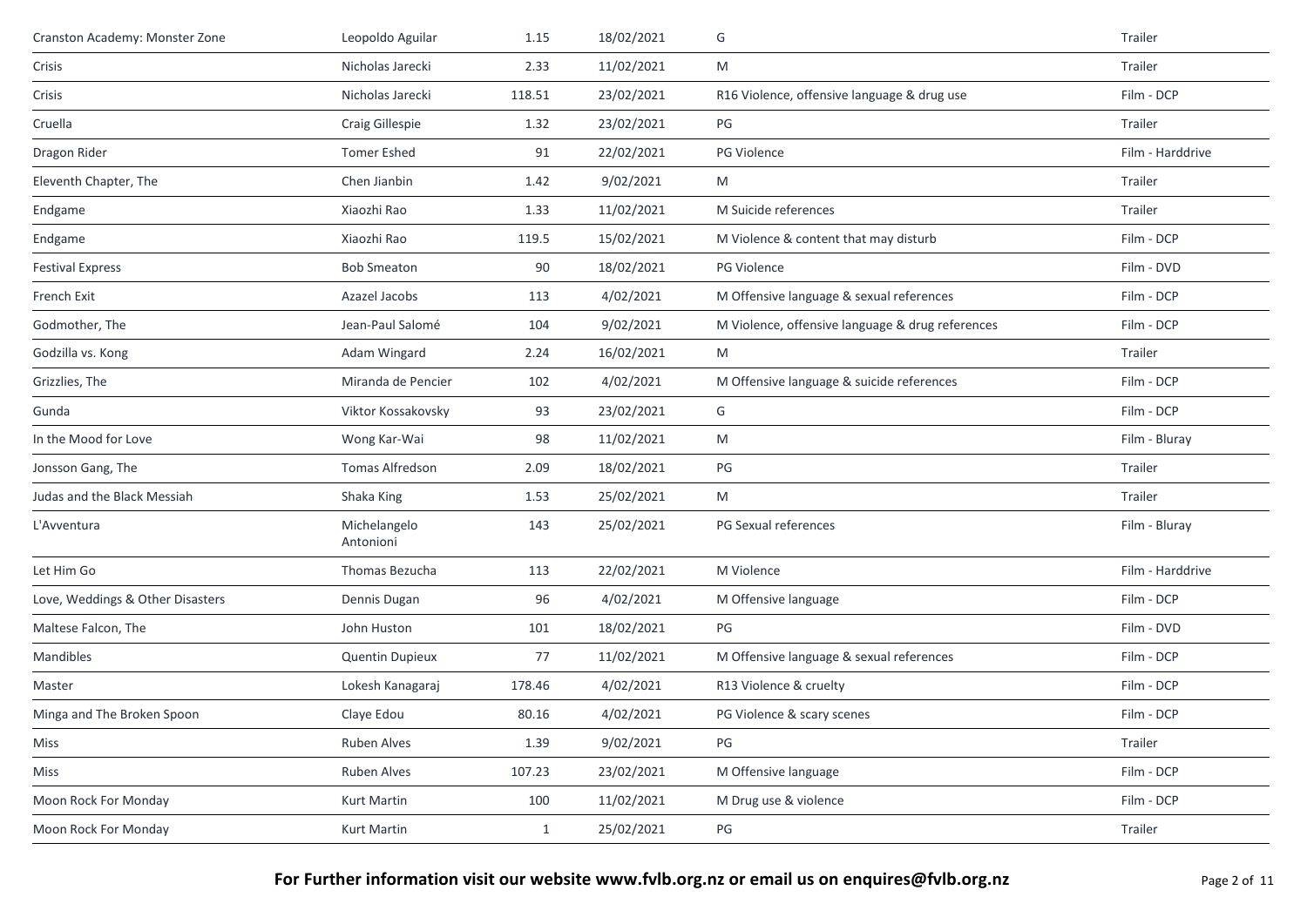| Moon Rock For Monday                         | Kurt Martin                                    | 1.3    | 25/02/2021 | PG                                                          | Trailer          |
|----------------------------------------------|------------------------------------------------|--------|------------|-------------------------------------------------------------|------------------|
| My Bloody Valentine                          | George Mihalka                                 | 90.28  | 11/02/2021 | R16 Violence, offensive language & content that may disturb | Film - DCP       |
| New Gods: Nezha Reborn                       | Ji Zhao                                        | 116    | 11/02/2021 | M Violence                                                  | Film - DCP       |
| No Hard Feelings                             | <b>Faraz Shariat</b>                           | 92.06  | 11/02/2021 | R16 Offensive language & sex scenes                         | Film - DCP       |
| No Mans Land                                 | Conor Allyn                                    | 2.01   | 18/02/2021 | M                                                           | Trailer          |
| Nobody                                       | Ilya Naishuller                                | 91.42  | 15/02/2021 | R16 Strong violence & offensive language                    | Film - DCP       |
| Nomadland                                    | Chloé Zhao                                     | 1.3    | 2/02/2021  | G                                                           | Trailer          |
| Notre Dame                                   | Valérie Donzelli                               | 85.43  | 25/02/2021 | M Offensive language & nudity                               | Film - DVD       |
| Paper Moon                                   | Peter Bogdanovich                              | 102    | 25/02/2021 | PG Low level offensive language                             | Film - Bluray    |
| Papicha                                      | Mounia Meddour                                 | 104.54 | 23/02/2021 | R13 Violence, offensive language & content that may disturb | Film - DCP       |
| Penitent Thief, The                          | Lucas Miles                                    | 93     | 4/02/2021  | M Violence                                                  | Film - DCP       |
| Persian Lessons                              | Vadim Perelman                                 | 127    | 4/02/2021  | M Violence, offensive language, sexual references & nudity  | Film - DCP       |
| Pinkies Are Back, The                        | Lisa Burd                                      | 2.03   | 18/02/2021 | PG                                                          | Trailer          |
| Pinkies Are Back, The                        | Lisa Burd                                      | 94.24  | 25/02/2021 | PG Offensive language                                       | Film - DCP       |
| Pokemon The First Movie: MewTwo Strikes Back | Michael<br>Haigney/Kunihiko<br>Yuyama          | 71.22  | 18/02/2021 | PG Violence                                                 | Film - DCP       |
| Priest, The                                  | Jofin T Chacko                                 | 145    | 23/02/2021 | M Violence                                                  | Film - DCP       |
| Raya and the Last Dragon                     | Don Hall, Carlos<br>López Estrada              | 2.28   | 2/02/2021  | G                                                           | Trailer          |
| Raya and the Last Dragon                     | Don Hall, Carlos<br>López Estrada              | 107    | 18/02/2021 | PG Violence                                                 | Film - DCP       |
| <b>Revolting Rhymes</b>                      | Jan Lachauer, Jakob<br>Schuh, Wil<br>Wilkinson | 58.04  | 16/02/2021 | PG Some scenes may scare very young children                | Film - DCP       |
| Sink or Swim                                 | Gilles Lellouche                               | 122    | 16/02/2021 | M Offensive language & sexual references                    | Film - DCP       |
| Skies of Lebanon                             | Chloé Mazlo                                    | 90.29  | 18/02/2021 | PG Violence                                                 | Film - DCP       |
| Snow White and the Seven Dwarfs              | David Hand,<br><b>William Cottrell</b>         | 83     | 18/02/2021 | G                                                           | Film - DCP       |
| Superintelligence                            | Ben Falcone                                    | 106    | 22/02/2021 | PG Coarse language & sexual references                      | Film - Harddrive |
| System K                                     | Renaud Barret                                  | 90.25  | 24/02/2021 | M Animal cruelty & content that may disturb                 | Film - DCP       |
| Talented Mr Ripley, The                      | Anthony Minghella                              | 139    | 25/02/2021 | M Violence & offensive language                             | Film - Bluray    |

**For Further information visit our website www.fvlb.org.nz or email us on enquires@fvlb.org.nz** Page 3 of 11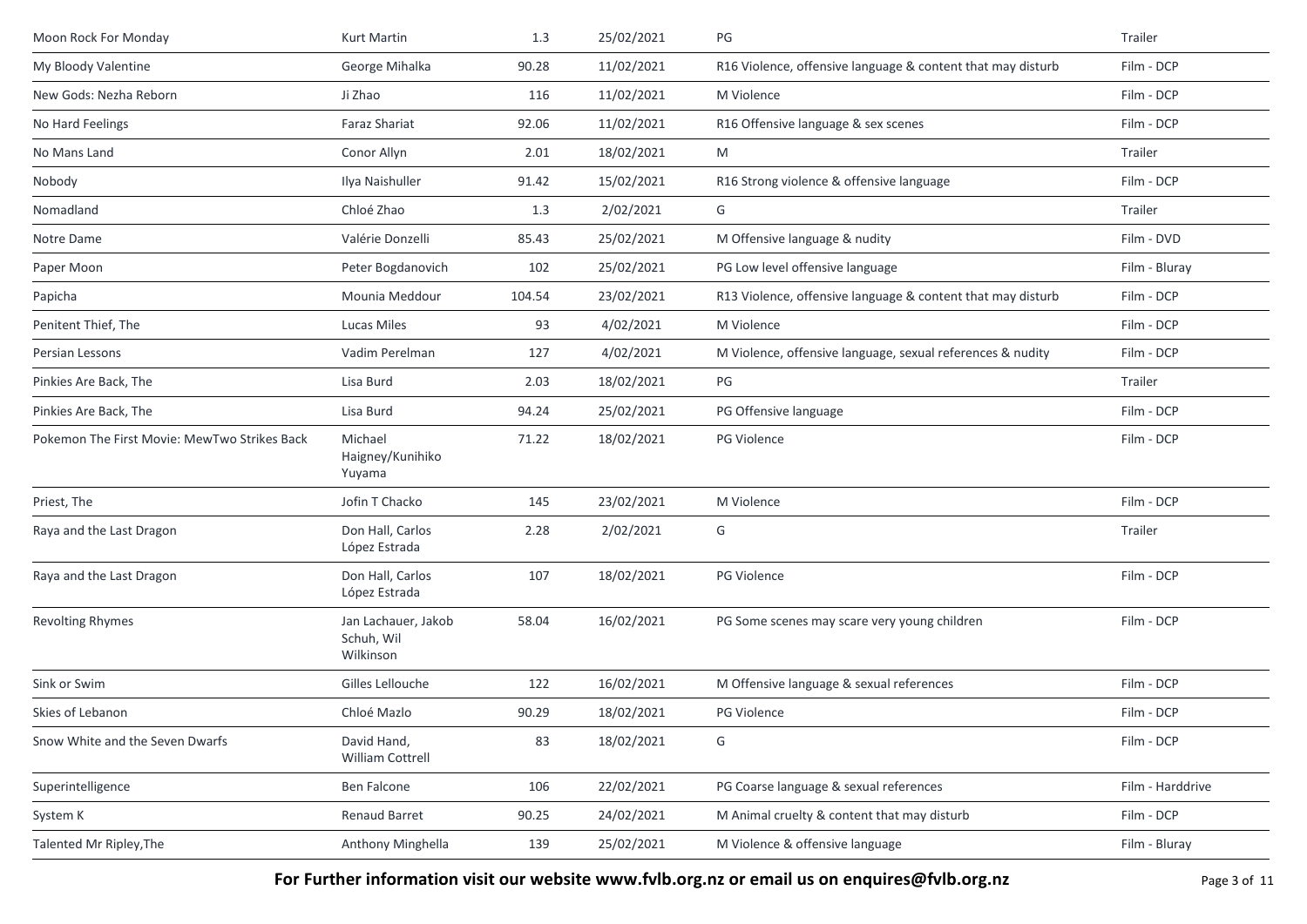| Then Came You         | Adriana Trigiani               | 2.09   | 25/02/2021 | PG                                             | Trailer          |
|-----------------------|--------------------------------|--------|------------|------------------------------------------------|------------------|
| Then Came You         | Adriana Trigiani               | 97.33  | 25/02/2021 | M Sexual references                            | Film - DCP       |
| Tom & Jerry           | Tim Story                      | 101    | 9/02/2021  | G                                              | Film - DCP       |
| Trainspotting         | Danny Boyle                    | 92     | 23/02/2021 | R18 Violence & offensive language              | Film - DCP       |
| Tuesdays and Fridays  | <b>Taranveer Singh</b>         | 2.47   | 4/02/2021  | M                                              | Trailer          |
| Tuesdays and Fridays  | <b>Taranveer Singh</b>         | 107    | 18/02/2021 | PG Coarse language & sexual references         | Film - DCP       |
| Two by Two: Overboard | Toby Genkal, Sean<br>McCormack | 1.55   | 18/02/2021 | G                                              | Trailer          |
| Un Divan à Tunis      | Manele Labidi                  | 84.16  | 19/02/2021 | M Offensive language                           | Film - DCP       |
| Uppena                | Buchibabu sana                 | 145    | 16/02/2021 | M Violence                                     | Film - DCP       |
| Us Again              | Zach Parrish                   | 7      | 18/02/2021 | G                                              | Film - DCP       |
| War with Grandpa, The | Tom Hill                       | 94     | 22/02/2021 | PG Violence                                    | Film - Harddrive |
| Witches, The          | Robert Zemeckis                | 106    | 22/02/2021 | M Supernatural themes & violence               | Film - Harddrive |
| Witches, The          | Robert Zemeckis                | 106    | 23/02/2021 | M Supernatural themes & violence               | Film - DVD       |
| Wonder Woman 1984     | Patty Jenkins                  | 151.36 | 22/02/2021 | M Violence                                     | Film - Harddrive |
| Writers Odyssey, A    | Lu Yang                        | 129.52 | 9/02/2021  | R13 Bloody violence & content that may disturb | Film - DCP       |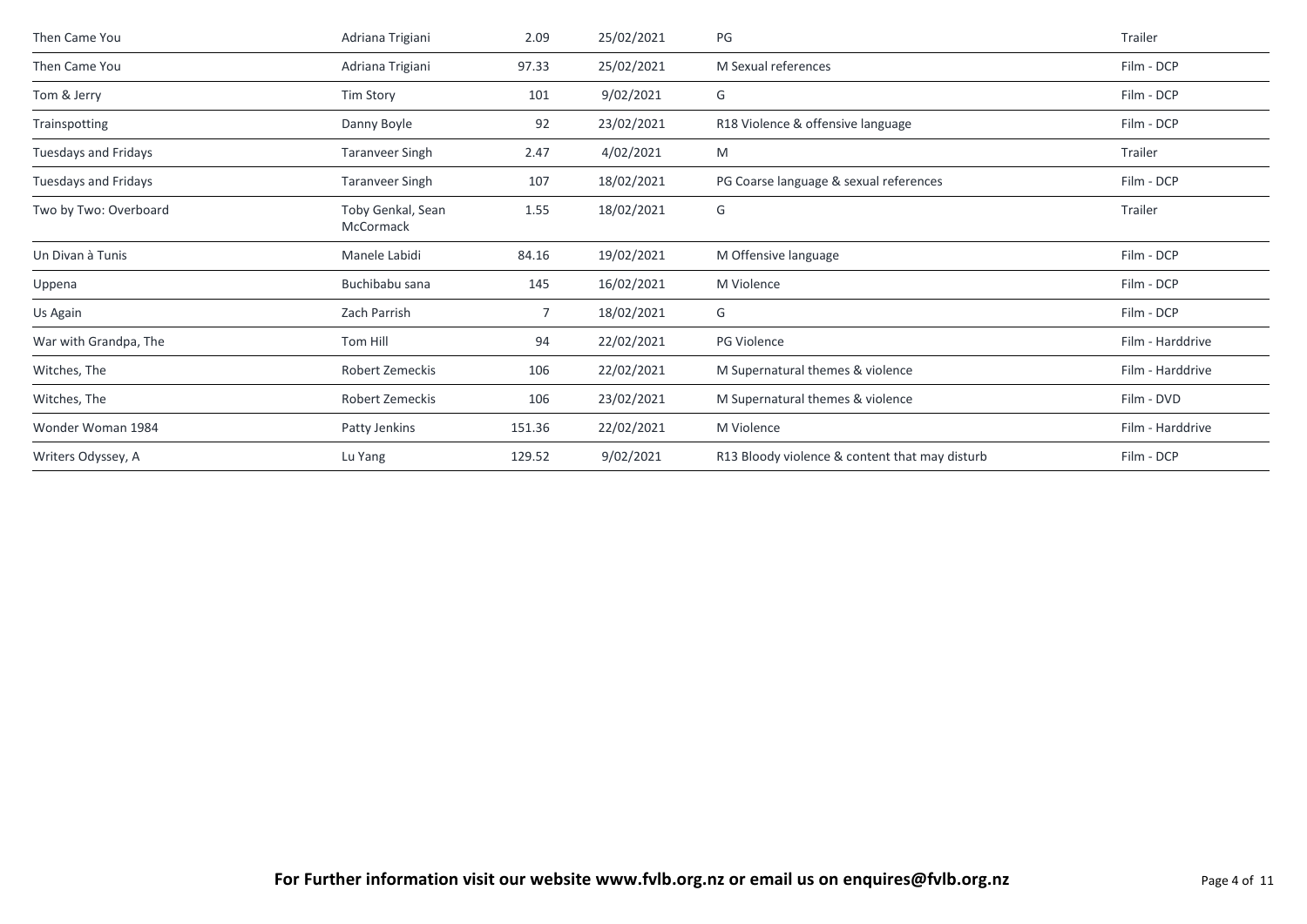| <b>Games</b>                            |                                       |                 |                      |                                                                               |                      |  |
|-----------------------------------------|---------------------------------------|-----------------|----------------------|-------------------------------------------------------------------------------|----------------------|--|
| <b>FILM TITLE</b>                       | <b>DIRECTOR</b>                       | <b>RUN TIME</b> | <b>DATE APPROVED</b> | <b>DESCRIPTION</b>                                                            | <b>MEDIA NAME</b>    |  |
| Assassin's Creed: The Ezio Collection   | Ubisoft                               | 0               | 22/02/2021           | R16 Violence, sexual references & offensive language                          | <b>Computer Game</b> |  |
| <b>Besiege</b>                          | <b>Spiderling Studios</b>             | 0               | 10/02/2021           | M Violence                                                                    | [Computer Game]      |  |
| Chivalry 2                              | Torn Banner /<br>Tripwire Interactive | 0               | 26/02/2021           | R16 Graphic violence                                                          | [Computer Game]      |  |
| Destroy All Humans                      | <b>THQ</b>                            | 0               | 22/02/2021           | M Violence                                                                    | <b>Computer Game</b> |  |
| Doom Eternal: The Ancient Gods Part Two | <b>Marty Stratton</b>                 | 0               | 18/02/2021           | R16 Graphic violence                                                          | [Computer Game]      |  |
| <b>Embargoed Title 4</b>                | Sony Interactive<br>Entertainment     | 0               | 4/02/2021            | R13 Violence, horror scenes & offensive language                              | <b>Computer Game</b> |  |
| Just Die Already                        | Not stated                            | 0               | 26/02/2021           | M Violence                                                                    | [Computer Game]      |  |
| Outer Worlds, The: Murder on Eridanos   | Not stated                            | 0               | 12/02/2021           | R16 Violence                                                                  | [Computer Game]      |  |
| Persona 5 Strikers                      | <b>SEGA</b>                           | 0               | 2/02/2021            | M Violence, offensive language, sexual material & content that may<br>disturb | <b>Computer Game</b> |  |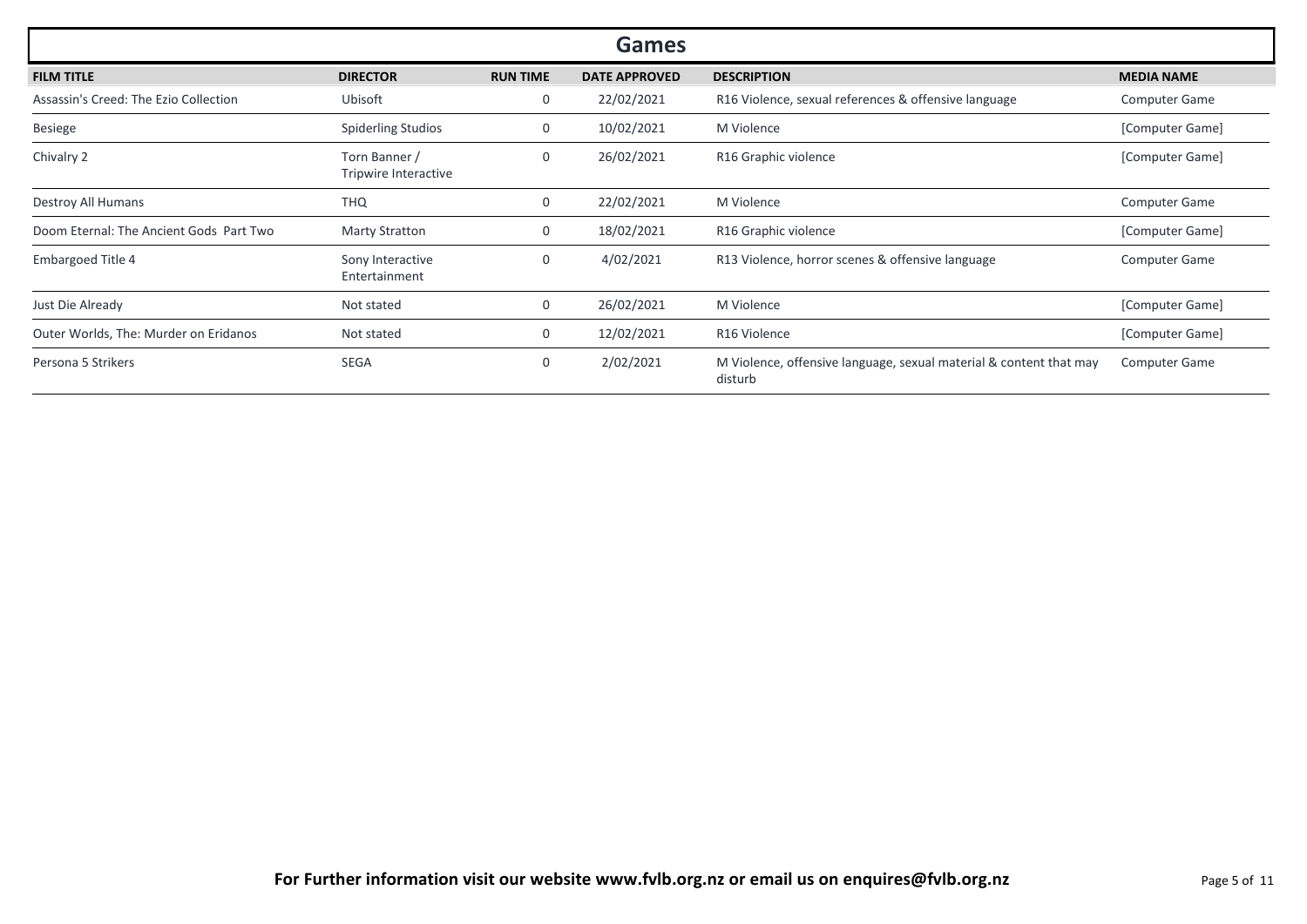|                                        |                                                    |                 | <b>Home Media</b>    |                                                             |                   |
|----------------------------------------|----------------------------------------------------|-----------------|----------------------|-------------------------------------------------------------|-------------------|
| <b>FILM TITLE</b>                      | <b>DIRECTOR</b>                                    | <b>RUN TIME</b> | <b>DATE APPROVED</b> | <b>DESCRIPTION</b>                                          | <b>MEDIA NAME</b> |
| Agatha Christie's Marple: Series 4 - 6 | <b>Guy Slater</b>                                  | 989.18          | 16/02/2021           | M Violence & sex scenes                                     | <b>DVD</b>        |
| Alcatraz Escape: The Lost Evidence     | <b>History Channel</b>                             | 83.12           | 26/02/2021           | PG                                                          | <b>DVD</b>        |
| American Pie Presents: Girls Rule      | Mike Elliot                                        | 95.24           | 24/02/2021           | R16 Sex scenes, sexual references & offensive language      | Film - Online     |
| Amistad                                | Steven Spielberg                                   | 154.43          | 26/02/2021           | M Violence                                                  | <b>Bluray</b>     |
| Anne of the Thousand Days              | Charles Jarrott                                    | 145.1           | 26/02/2021           | <b>PG Violence</b>                                          | <b>DVD</b>        |
| Apostle, The                           | Robert Duvall                                      | 134.01          | 16/02/2021           | PG Medium level violence                                    | Bluray            |
| Archenemy                              | Adam Egypt<br>Mortimer                             | 87.01           | 9/02/2021            | R16 Violence, offensive language & drug use                 | <b>DVD</b>        |
| Awoken                                 | Daniel J. Phillips                                 | 87.46           | 2/02/2021            | R16 Violence, offensive language & content that may disturb | (DVD)             |
| Bad News Bears, The                    | Michael Ritchie                                    | 102.08          | 16/02/2021           | PG                                                          | Bluray            |
| <b>Barking Dogs Never Bite</b>         | Joon-Ho Bong                                       | 110             | 16/02/2021           | M                                                           | Film - Online     |
| Behind the Line: Escape to Dunkirk     | Ben Mole                                           | 87              | 26/02/2021           | M Violence                                                  | <b>DVD</b>        |
| Belushi                                | <b>RJ Cutler</b>                                   | 108             | 22/02/2021           | M Drug use & offensive language                             | Film - Online     |
| Birdcatcher, The                       | Ross Clarke                                        | 96.11           | 2/02/2021            | M Violence, cruelty & content that may disturb              | (DVD)             |
| <b>Black Clover Complete Season 2</b>  | Tatsuya<br>Yoshihara/Ashley<br>Rosse               | 2474.04         | 22/02/2021           | M Violence                                                  | Bluray/DC         |
| <b>Black Sunday</b>                    | John Frankenheimer                                 | 143.06          | 16/02/2021           | M Violence                                                  | Bluray            |
| Bognor: The Complete Series            | Robert Tronson,<br>Neville Green, Carol<br>Wiseman | 603             | 16/02/2021           | M Violence                                                  | <b>DVD</b>        |
| Bonanza: Season 11                     | James B. Clark, Don<br>Richardson, Leon<br>Benson  | 1386            | 16/02/2021           | <b>PG Violence</b>                                          | <b>DVD</b>        |
| <b>Breach</b>                          | John Suits                                         | 92.25           | 26/02/2021           | R13 Violence, horror scenes & offensive language            | (DVD)             |
| Breakdown                              | Jonathan Mostow                                    | 93.08           | 16/02/2021           | M Violence & offensive language                             | Bluray            |
| <b>Breathless</b>                      | Jean-Luc Godard                                    | 88              | 4/02/2021            | PG Violence, coarse language & sexual references            | Bluray            |
| <b>Breathless</b>                      | Jean-Luc Godard                                    | 86.38           | 4/02/2021            | PG Violence, coarse language & sexual references            | <b>DVD</b>        |
| Bridges at Toko-Ri, The                | Mark Robson                                        | 103.18          | 16/02/2021           | G                                                           | Bluray            |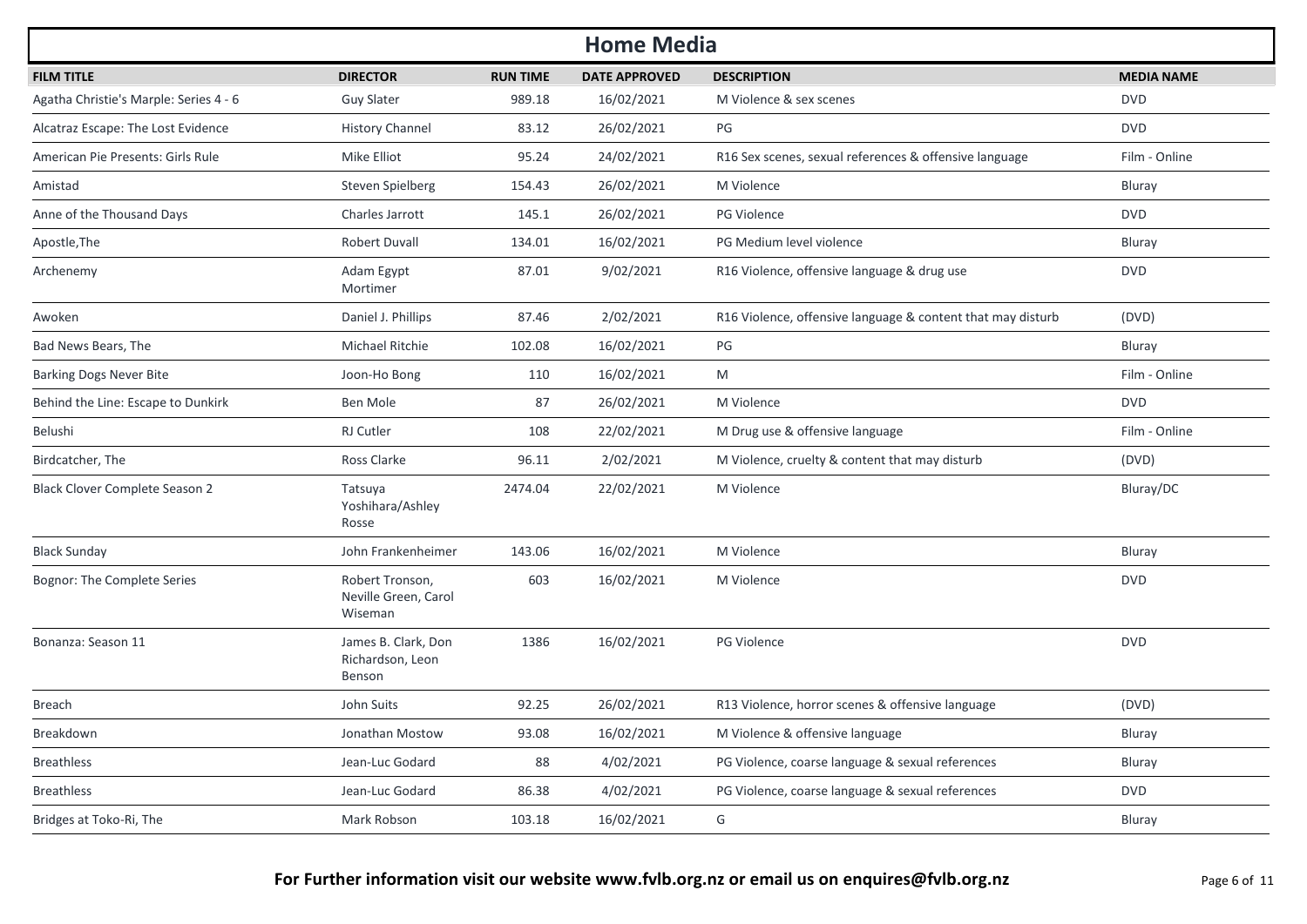| <b>Butterfly's Tongue</b>                     | Jose Luis Cuerda                 | 91.32  | 26/02/2021 | M Violence & sex scenes                                                    | <b>DVD</b>    |
|-----------------------------------------------|----------------------------------|--------|------------|----------------------------------------------------------------------------|---------------|
| Chick Fight                                   | Paul Leydon                      | 93.19  | 23/02/2021 | R16 Violence, offensive language, drug use & sexual material               | (DVD)         |
| Chick Fight                                   | Paul Leydon                      | 97     | 24/02/2021 | R16 Violence, offensive language, drug use & sexual material               | Film - Online |
| Children of a Lesser God                      | Randa Haines                     | 118.59 | 26/02/2021 | PG Coarse language                                                         | Bluray        |
| Chronicles of Narnia Lion, the Witch and the  | Marilyn Fox                      | 172.46 | 3/02/2021  | G                                                                          | <b>DVD</b>    |
| Cocoon/Cocoon - The Return                    | Ron Howard &<br>Daniel Petrie    | 222.55 | 3/02/2021  | PG Coarse language                                                         | <b>DVD</b>    |
| Cold Comfort Farm                             | John Schlesinger                 | 104.19 | 16/02/2021 | G                                                                          | <b>DVD</b>    |
| Columbus                                      | Kogonada                         | 104.47 | 2/02/2021  | M Offensive language & drug references                                     | <b>DVD</b>    |
| Come True                                     | Anthony Scott                    | 105.11 | 23/02/2021 | R13 Sex scenes, offensive language & content that may disturb              | Film - Online |
| Corpus Christi                                | Jan Komasa                       | 115.18 | 10/02/2021 | R16 Violence, offensive language, drug use & sex scenes                    | Film - Online |
| Crimson Petal and the White, The              | Marc Munden                      | 243.07 | 10/02/2021 | R13 Violence & sex scenes                                                  | <b>DVD</b>    |
| <b>Critical Thinking</b>                      | John Leguizamo                   | 110.46 | 26/02/2021 | M Violence, offensive language & drug use                                  | <b>DVD</b>    |
| Curse of Audrey Earnshaw, The                 | Thomas Robert Lee                | 93.45  | 24/02/2021 | R16 Violence & content that may disturb                                    | (DVD)         |
| Daisy Quokka: Worlds Scariest Animal          | <b>Ricard Cusso</b>              | 87.55  | 22/02/2021 | PG                                                                         | Film - Online |
| Death of Me                                   | Darren Lynn<br>Bousman           | 93.51  | 11/02/2021 | R16 Violence, offensive language, sex scenes & content that may<br>disturb | Film - Online |
| Demon Slayer: Kimetsu No Yaiba Part 2         | Haruo Sotozaki                   | 307.27 | 2/02/2021  | R13 Bloody violence & content that may disturb                             | <b>DVD</b>    |
| Django                                        | <b>Etienne Comar</b>             | 117.13 | 22/02/2021 | M Violence & offensive language                                            | Film - Online |
| Doctor Who - The Reign of Terror              | Hanric Hirsch                    | 148.35 | 3/02/2021  | PG Violence                                                                | <b>DVD</b>    |
| Doorman, The                                  | Ryuhei Kitamura                  | 92.52  | 2/02/2021  | R16 Violence & offensive language                                          | (DVD)         |
| Doorman, The                                  | Ryuhei Kitamura                  | 92.52  | 10/02/2021 | R16 Violence & offensive language                                          | Film - Online |
| Dr Stone Season 1 Part 2                      | Shinya lino                      | 865.54 | 16/02/2021 | M Violence                                                                 | Bluray/DVD/DC |
| Eighth Grade                                  | Bo Burnham                       | 93.59  | 26/02/2021 | M Offensive language & sexual references                                   | <b>DVD</b>    |
| Every Day a Good Day                          | Tatsushi Omori                   | 99.56  | 26/02/2021 | G                                                                          | <b>DVD</b>    |
| Fatman                                        | Eshom Nelms, Ian<br><b>Nelms</b> | 95.5   | 10/02/2021 | R13 Violence & offensive language                                          | <b>DVD</b>    |
| Five                                          | Arch Oboler                      | 91     | 16/02/2021 | M Adult themes                                                             | Bluray        |
| Goonies, The/Gremlins/Gremlins 2 The New Batc | Various                          | 326.15 | 22/02/2021 | PG Violence & coarse language                                              | <b>DVD</b>    |
| Grizzlies, The                                | Miranda de Pencier               | 102    | 4/02/2021  | M Offensive language & suicide references                                  | Film - Online |
|                                               |                                  |        |            |                                                                            |               |

**For Further information visit our website www.fvlb.org.nz or email us on enquires@fvlb.org.nz** Page 7 of 11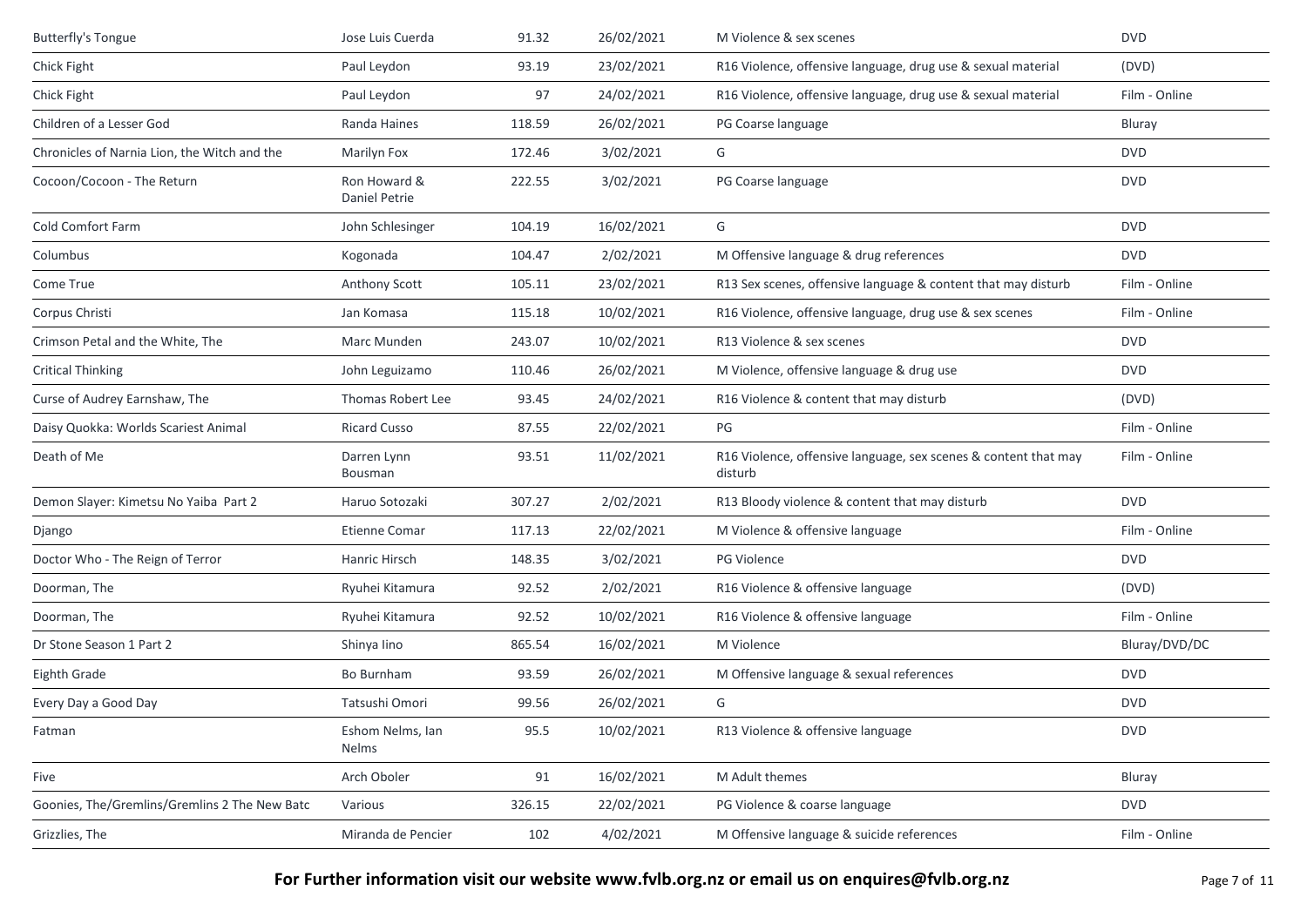| Hidden Life, A                | <b>Terrence Malick</b>                   | 174.14 | 2/02/2021  | PG Violence                                                | <b>DVD</b>       |
|-------------------------------|------------------------------------------|--------|------------|------------------------------------------------------------|------------------|
| How to Be a Good Wife         | Martin Provost                           | 109    | 10/02/2021 | M Nudity & sex scenes                                      | Film - Online    |
| Hustle & Flow                 | Craig Brewer                             | 116.21 | 26/02/2021 | R16 Violence, drug use, offensive language & sexual themes | Bluray           |
| I Am Greta                    | Nathan Grossman                          | 97.26  | 10/02/2021 | M Offensive language                                       | <b>DVD</b>       |
| In Fabric                     | Peter Strickland                         | 113.56 | 2/02/2021  | R13 Horror & sexual references                             | <b>DVD</b>       |
| In the Name of the Land       | <b>Edouard Bergeon</b>                   | 104    | 10/02/2021 | M Offensive language                                       | Film - Online    |
| In the Name of the Land       | <b>Edouard Bergeon</b>                   | 99.35  | 10/02/2021 | M Offensive language                                       | <b>DVD</b>       |
| In The Sun                    | Kristelle Laroche,<br><b>Bobby Moser</b> | 37.1   | 3/02/2021  | PG Offensive language                                      | Film - Online    |
| Jeepers Creepers 2            | Victor Salva                             | 103.56 | 22/02/2021 | M Violence & offensive language                            | <b>DVD</b>       |
| Jesus Rolls, The              | John Tururro                             | 85.31  | 24/02/2021 | R16 Sex scenes, sexual content & offensive language        | Film - Online    |
| Jim Allison: Breakthrough     | <b>Bill Haney</b>                        | 91     | 24/02/2021 | M Offensive language                                       | Film - Online    |
| Khalid: Free Spirit           | Emil Nava                                | 121.51 | 3/02/2021  | M Offensive language                                       | Film - Online    |
| Kingsglaive: Final Fantasy XV | Takeshi Nozue                            | 230.54 | 16/02/2021 | M Fantasy violence                                         | Bluray 4K/Bluray |
| KPop Evolution Episode 101    | Ann Shin, Sejin<br>Park, John Choi       | 23.54  | 17/02/2021 | <b>PG Violence</b>                                         | Film - Online    |
| KPop Evolution Episode 102    | Ann Shin, Sejin<br>Park. John Choi       | 24.58  | 17/02/2021 | G                                                          | Film - Online    |
| KPop Evolution Episode 103    | Ann Shin, Sejin<br>Park, John Choi       | 24.59  | 17/02/2021 | G                                                          | Film - Online    |
| KPop Evolution Episode 104    | Ann Shin, Sejin<br>Park, John Choi       | 24.57  | 17/02/2021 | PG                                                         | Film - Online    |
| KPop Evolution Episode 105    | Ann Shin, Sejin<br>Park, John Choi       | 25.01  | 17/02/2021 | M Suicide references                                       | Film - Online    |
| KPop Evolution Episode 106    | Ann Shin, Sejin<br>Park, John Choi       | 25.01  | 17/02/2021 | M Adult themes                                             | Film - Online    |
| Ladykillers, The              | Alexander<br>Mackendrick                 | 90.4   | 4/02/2021  | PG Violence & coarse language                              | Bluray           |
| Ladykillers, The              | Alexander<br>Mackendrick                 | 87.03  | 4/02/2021  | PG Violence & coarse language                              | <b>DVD</b>       |
| <b>Leaving Tracks</b>         | Nick Davis                               | 91.15  | 12/02/2021 | M Offensive language                                       | Film - Online    |
| LEmbarras du choix            | Eric Lavaine                             | 94.03  | 22/02/2021 | M Offensive language & sexual references                   | Film - Online    |
|                               |                                          |        |            |                                                            |                  |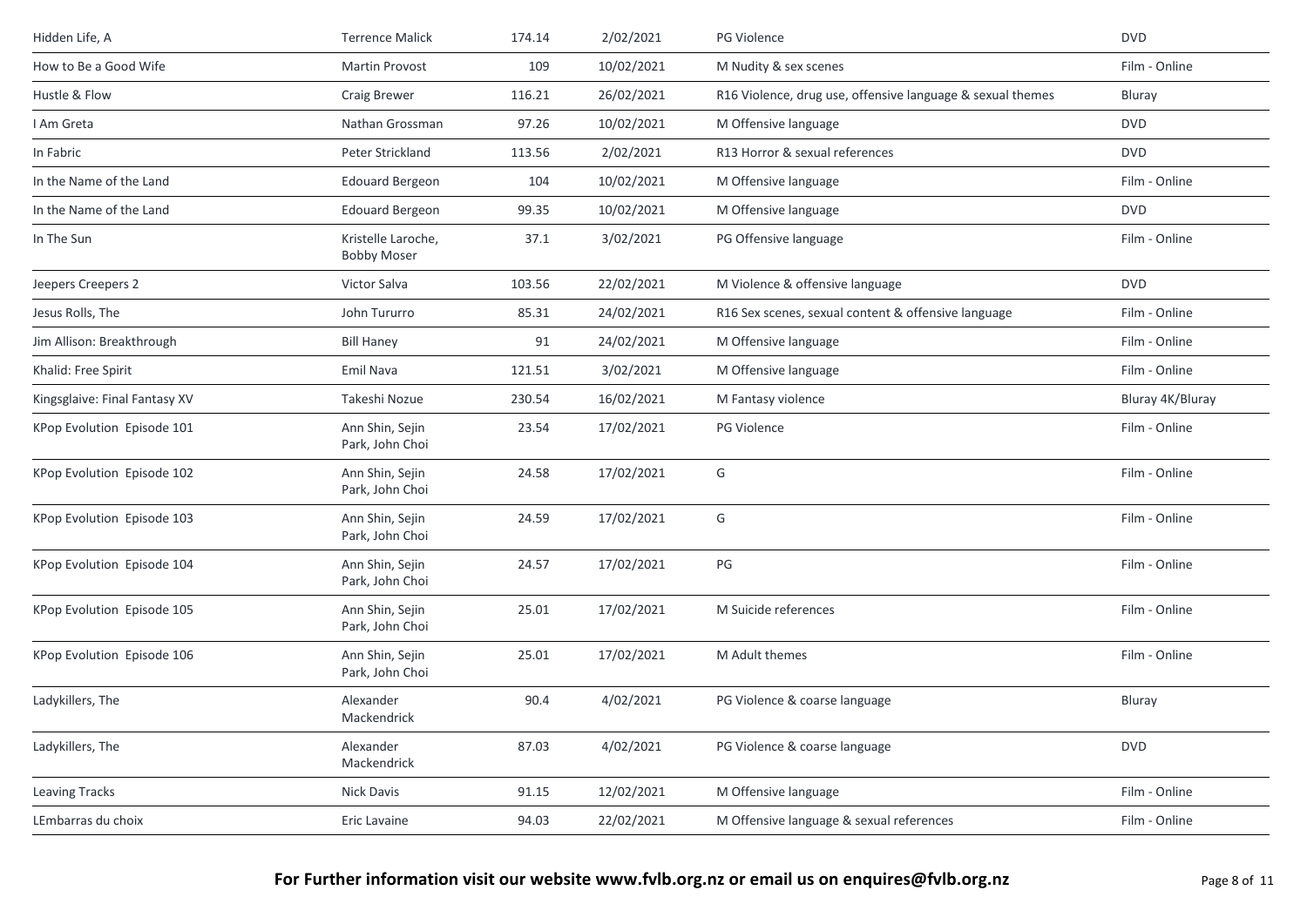| Les Traducteurs                               | Régis Roinsard                                  | 101.01 | 10/02/2021 | M Violence, sexual references & offensive language                                                           | <b>DVD</b>       |
|-----------------------------------------------|-------------------------------------------------|--------|------------|--------------------------------------------------------------------------------------------------------------|------------------|
| Les Traducteurs                               | Régis Roinsard                                  | 105    | 16/02/2021 | M Violence, sexual references & offensive language                                                           | Film - Online    |
| Life in a Day - Bonus - Never before seen foo | Kevin MacDonald                                 | 9.35   | 3/02/2021  | <b>PG Nudity</b>                                                                                             | Film - Online    |
| Life in a Day - Bonus - Then and Now: Catchin | Kevin MacDonald                                 | 12.36  | 3/02/2021  | <b>PG Nudity</b>                                                                                             | Film - Online    |
| Little Italian Vacation, A                    | Felipe Torres Urso                              | 77.04  | 10/02/2021 | R13 Sex scenes, sexual references & offensive language                                                       | Film - Online    |
| Long Story Short                              | Josh Lawson                                     | 94     | 3/02/2021  | M Offensive language                                                                                         | Film - Online    |
| Made in Italy                                 | James D'Arcy                                    | 89.44  | 10/02/2021 | M Offensive language                                                                                         | <b>DVD</b>       |
| Maya The Bee: The Golden Orb                  | Noel Cleary                                     | 88     | 16/02/2021 | G                                                                                                            | <b>DVD</b>       |
| Memories of Murder                            | Bong Joon-Ho                                    | 130    | 16/02/2021 | R16 Violence, offensive language & sex scenes                                                                | Film - Online    |
| mid90s                                        | Jonah Hill                                      | 82.02  | 12/02/2021 | R16 Violence, sexual references, offensive language, drug use &<br>self-harm                                 | <b>DVD</b>       |
| Misbehaviour                                  | Philippa Lowthorpe                              | 102.2  | 4/02/2021  | M Offensive language                                                                                         | <b>DVD</b>       |
| Monsoon                                       | Hong Khaou                                      | 85     | 16/02/2021 | M Offensive language                                                                                         | Film - Online    |
| <b>Monster Hunter</b>                         | Paul W.S.Anderson                               | 98.55  | 12/02/2021 | M Violence                                                                                                   | <b>DVD</b>       |
| <b>Monster Hunter</b>                         | Paul W.S.Anderson                               | 103.08 | 17/02/2021 | M Violence                                                                                                   | Bluray           |
| Monster Hunter                                | Paul W.S.Anderson                               | 206.16 | 17/02/2021 | M Violence                                                                                                   | Bluray 4K/Bluray |
| Motherless Brooklyn                           | <b>Edward Norton</b>                            | 138.25 | 2/02/2021  | M Violence, offensive language, drug use & sexual references                                                 | <b>DVD</b>       |
| My Days of Glory                              | Antoine de Bary                                 | 99     | 10/02/2021 | M Sex scenes, offensive language & nudity                                                                    | Film - Online    |
| My Days of Glory                              | Antoine de Bary                                 | 94.57  | 10/02/2021 | M Sex scenes, offensive language & nudity                                                                    | <b>DVD</b>       |
| Neil Young with Crazy Horse: Way Down In The  | L.A. Johnson                                    | 172.47 | 22/02/2021 | M Offensive language                                                                                         | <b>DVD</b>       |
| Oliver Sacks: His Own Life                    | <b>Ric Burns</b>                                | 114    | 16/02/2021 | M Offensive language, sexual references & drug use                                                           | Film - Online    |
| One Punch Man: Season 2                       | Chikara Sakurai                                 | 285.55 | 2/02/2021  | M Violence, offensive language & content that may disturb                                                    | <b>DVD</b>       |
| One Punch Man: Season 2                       | Chikara Sakurai                                 | 286    | 10/02/2021 | M Violence, offensive language & content that may disturb                                                    | Bluray           |
| Paranormal Evening With Alice Cooper At The O | Julien Metternich                               | 89.08  | 3/02/2021  | M Horror scenes                                                                                              | <b>DVD</b>       |
| Penitent Thief, The                           | Lucas Miles                                     | 93     | 4/02/2021  | M Violence                                                                                                   | Film - Online    |
| Penny Dreadful: City of Angels                | Paco Cabezas,<br>Sergio Mimica-<br>Gezzan et al | 568.38 | 4/02/2021  | R16 Violence, sexual violence, offensive language, sex scenes,<br>horror, suicide & content that may disturb | <b>DVD</b>       |
| Penny Dreadful: City of Angels (Disc 1)       | Paco Cabezas,<br>Sergio Mimica-<br>Gezzan       | 179.52 | 3/02/2021  | R16 Violence, offensive language, sex scenes & content that may<br>disturb                                   | <b>DVD</b>       |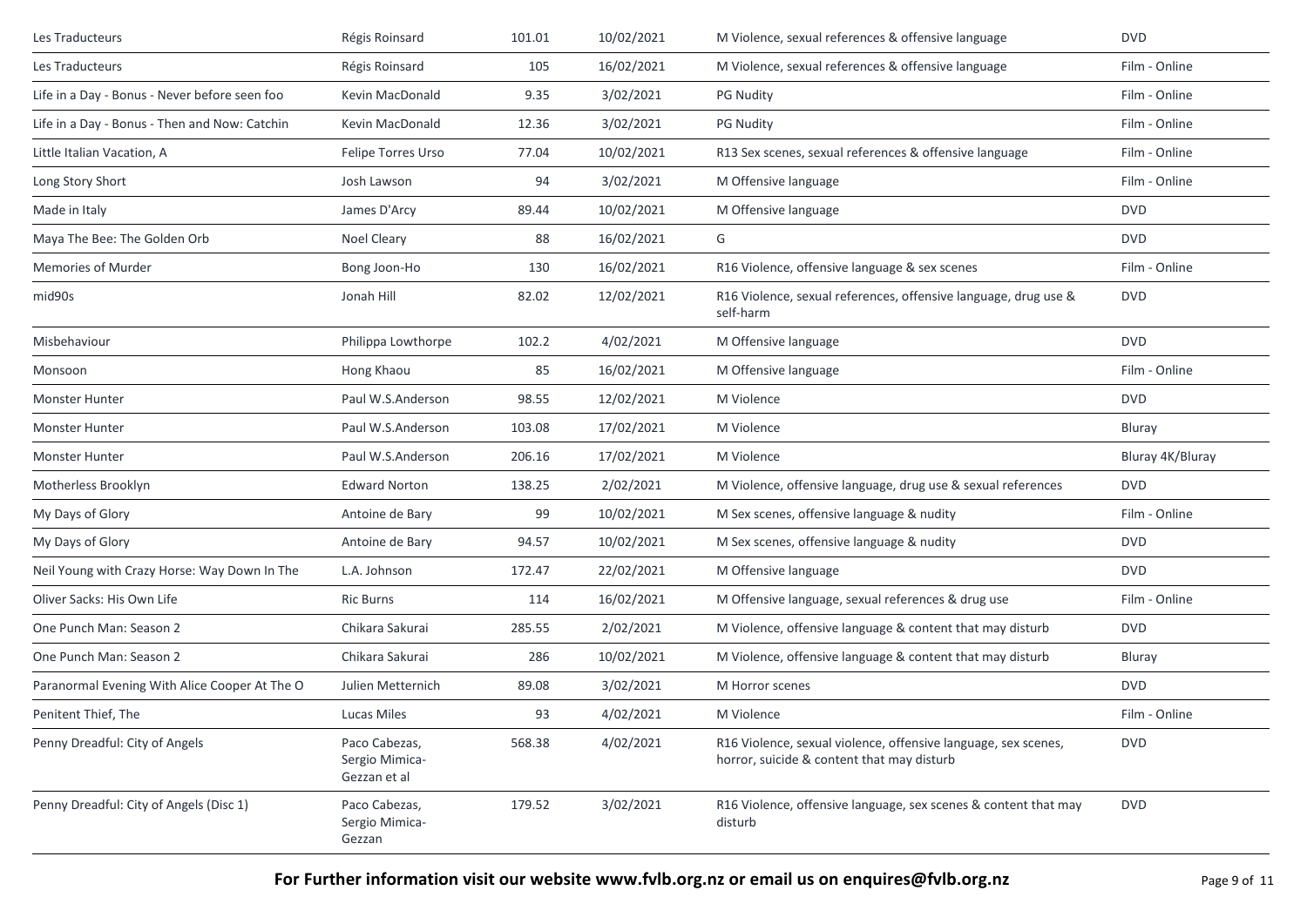| Penny Dreadful: City of Angels (Disc 2) | Sergio Mimica-<br>Gezzan, Roxann<br>Dawson | 166.08 | 3/02/2021  | R16 Violence, sexual violence, offensive language & sex scenes | <b>DVD</b>       |
|-----------------------------------------|--------------------------------------------|--------|------------|----------------------------------------------------------------|------------------|
| Penny Dreadful: City of Angels (Disc 4) | Richard J. Lewis                           | 62.36  | 2/02/2021  | R16 Violence, suicide & content that may disturb               | <b>DVD</b>       |
| Pinocchio                               | Matteo Garrone                             | 125    | 16/02/2021 | M Violence                                                     | Film - Online    |
| Promising Young Woman                   | <b>Emerald Fennell</b>                     | 113    | 22/02/2021 | R18 Violence, deals with rape & suicide                        | Film - Online    |
| Racer, The                              | Kieron J. Walsh                            | 97     | 10/02/2021 | M Offensive language & sexual references                       | Film - Online    |
| Red Dwarf XI                            | Various                                    | 171.11 | 9/02/2021  | M Offensive language                                           | <b>DVD</b>       |
| Red Dwarf XII                           | Doug Naylor,<br>Nathan Cubitt              | 164.39 | 2/02/2021  | M Offensive language                                           | <b>DVD</b>       |
| Resident Evil: Apocalypse               | Alexander Witt                             | 285.2  | 22/02/2021 | R13 Violence, horror scenes & content may disturb              | Bluray 4K/Bluray |
| Resident Evil: Extinction               | Russell Mulcahy                            | 188.1  | 17/02/2021 | R16 Horror scenes & violence                                   | Bluray 4K/Bluray |
| Resident Evil: Retribution              | Paul W S Anderson                          | 191.14 | 17/02/2021 | R16 Horror scenes & violence                                   | Bluray 4K/Bluray |
| Resistance                              | Jonathan<br>Jakubowicz                     | 116.11 | 12/02/2021 | M Violence                                                     | <b>DVD</b>       |
| Roadkill: Season 1                      | Michael Keillor                            | 225.29 | 2/02/2021  | M Sex scenes, offensive language & drug use                    | <b>DVD</b>       |
| Rosie                                   | Paddy Breathnach                           | 85.58  | 16/02/2021 | PG Coarse language                                             | <b>DVD</b>       |
| Saint Maud                              | Rose Glass                                 | 84.49  | 10/02/2021 | R16 Violence, sex scenes, self-harm & offensive language       | Film - Online    |
| Secrets We Keep, The                    | Yuval Adler                                | 93.45  | 3/02/2021  | R16 Rape, violence, cruelty & offensive language               | <b>DVD</b>       |
| Selfie Dad                              | Brad J. Silverman                          | 93     | 4/02/2021  | PG                                                             | Film - Online    |
| <b>Soldiers Without Guns</b>            | Will Watson                                | 96     | 2/02/2021  | M War footage & content that may disturb                       | <b>DVD</b>       |
| Superintelligence                       | Ben Falcone                                | 115.12 | 2/02/2021  | PG Coarse language & sexual references                         | Film - Online    |
| Superintelligence                       | Ben Falcone                                | 115.12 | 4/02/2021  | PG Coarse language & sexual references                         | [DVD]            |
| Swamp People: Serpent Invasion Season 1 | <b>History Channel</b>                     | 165.02 | 26/02/2021 | PG Violence & coarse language                                  | <b>DVD</b>       |
| Terrified                               | Demián Rugna                               | 87.55  | 2/02/2021  | R16 Violence, offensive language & horror                      | <b>DVD</b>       |
| Thomas & Friends Super Engine           | Dianna Basso                               | 77.14  | 15/02/2021 | G                                                              | <b>DVD</b>       |
| Tremors: The Complete Collection        | Various                                    | 599    | 22/02/2021 | R13 Violence, horror scenes & offensive language               | <b>DVD</b>       |
| Trip to Greece, The                     | Michael<br>Winterbottom                    | 168.1  | 16/02/2021 | M Offensive language                                           | <b>DVD</b>       |
| Truffle Hunters, The                    | Michael Dweck,<br>Gregory Kershaw          | 84     | 3/02/2021  | M Offensive language                                           | Film - Online    |